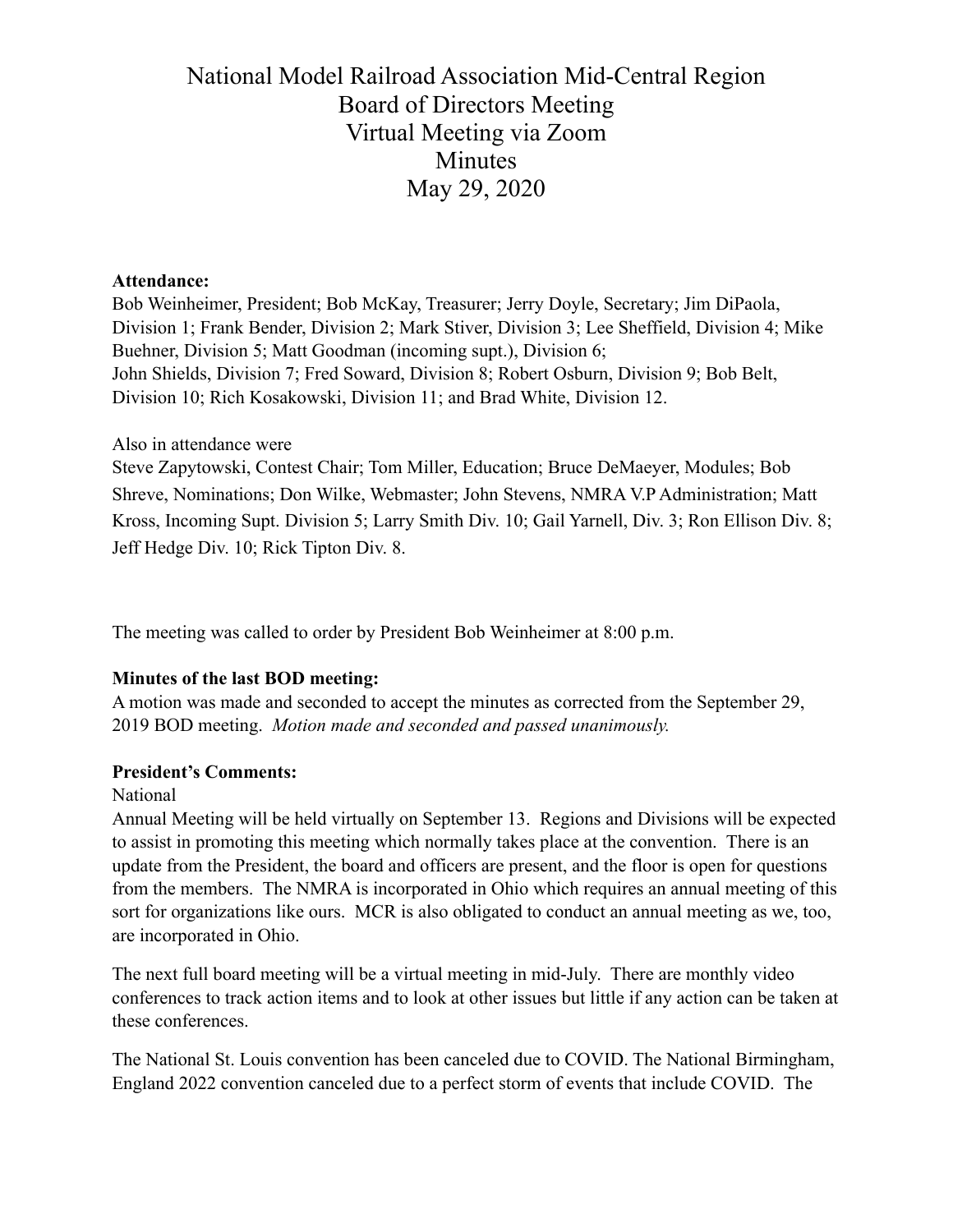convention facilities became unavailable during the summer and a convention in the fall is not practical due to many museums closing at the end of summer.

There is speculation, and it is only speculation, that St. Louis might step in for 2022. No action on 2022 has been taken by the board. Bob's more immediate concern is about Santa Clara in 2021.

NMRA-X has taken the world by storm. This program was put together after the April 9 announcement of the cancellation of the St. Louis convention. April 24 and 25 (North American time) a 24 hour program of hour long live clinics was presented on the NMRA Facebook page. The clinicians were from around the world, those from Australia were on during our night which was their day. Gordy Robinson was the leader of this effort and it was quite successful. Since then there was an Ask the MMR program and another 12 hour program of clinics May 16. There is yet another program for tomorrow, May 30 and another on June 13. I think the plan is for every two weeks as long as there is a supply of clinics. These are all being recorded and put on the NMRA YouTube channel. Comments on Facebook have been very favorable, it may turn out to be something of a recruiting tool for membership. It's a little too early to know if this is the case but when the membership report comes out, look for new members.

#### Youth Program

For discussion later in the agenda.

#### MCR

The MCR annual meeting is anticipated to be October 25 followed by the MCR board meeting. This meeting is normally conducted at the convention banquet. Without a convention there is no banquet and we need a Plan B. In 2014 we could see this coming as there was no convention due to the Region hosting the national convention. That year we met in the spring in Marion, OH and had both meetings as the trains went by. If circumstances let us mingle by late October, something I see as unlikely, it might be nice to use Marion again as it is relatively centrally located. If we must avoid each other, a Zoom conference would be the way to do it. Regardless of the COVID situation, I do not see Schmidt's in Columbus as a viable location for this event.

I was disappointed by the low voter turnout for the awards. The Wenderfer Award will be announced by Division 7. The MCR Directors Award goes to Jim Sacco, congratulations to Jim!

NMRA President Award for service to the Division. Nominations were solicited from the Superintendents in February, I had to pick the MCR winner and submit it. It was a tough choice, there are many members who really deserve this award. The winner is normally announced at the NMRA convention banquet but that couldn't happen this year. The names are published in the August NMRA Magazine but for some reason they were published in the June issue that we just received. A plaque will be forthcoming to the MCR winner Bob Dawson from Division 8. Congratulations to Bob.

Recent Achievement Program activity: Chris Broughton is MMR 650 and Bob Kuchler MMR 653 both from Division 8.

Bob is still working on a new MCR map, stay tuned.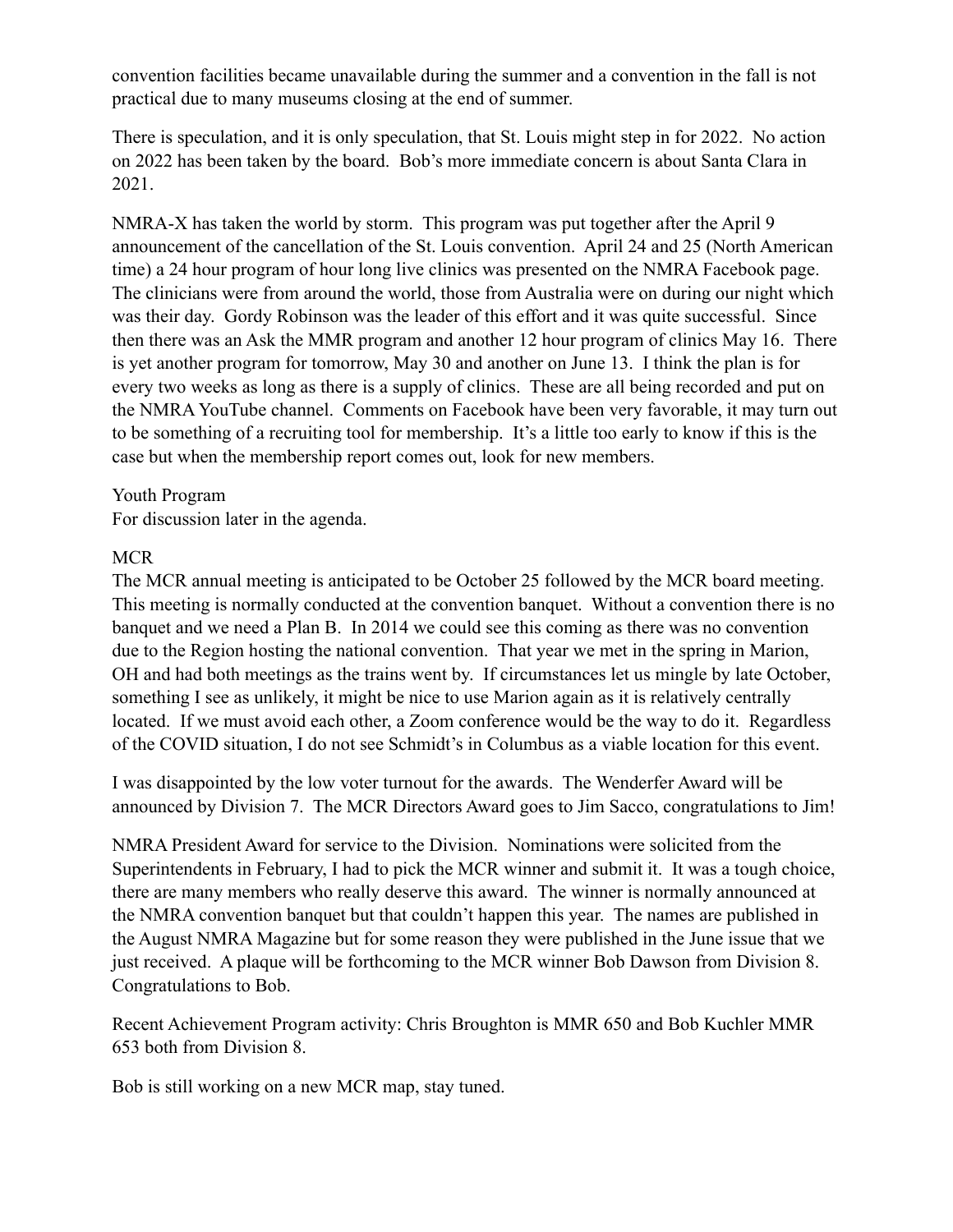The group in Buffalo has decided to become a new division in the Niagara Frontier Region.

John Stevens reported on his activity with the Buffalo group. The new NFR division is named the Western New York Division. Another NFR division, the Southern Tier Division has petitioned to leave the NFR and will joining the North East Region. John is working on a new map that reflects these changes.

#### **Treasurer's Report:**

Bob McKay reported a balance of \$29,506.37. He noted two outstanding loans for upcoming conventions for Division 12 and the Tri-Region convention.

**Vice-Presidents Report:**  No Report.

**Committee Reports** 

# **Achievement Program:** No Report.

**Contest:** Steve Zapytowski nothing further report beyond report submitted.

**Education:**  No Report.

**King Pin:**  No Report.

**Membership:**  No Report.

**Modules:**  Bruce DeMaeyer, nothing further report beyond report submitted.

#### **Nominations:**

Bob Shreve reported that he has found candidates for offices.

# **Projects:**

No Report.

# **Webmaster:**

Don Wilke reported some upcoming routine security changes for the website. A few email forwarders will be changing in June.

#### **Division Reports:**

Division 1 – Jim DiPaola: Nothing new to add to the report already submitted for the meeting.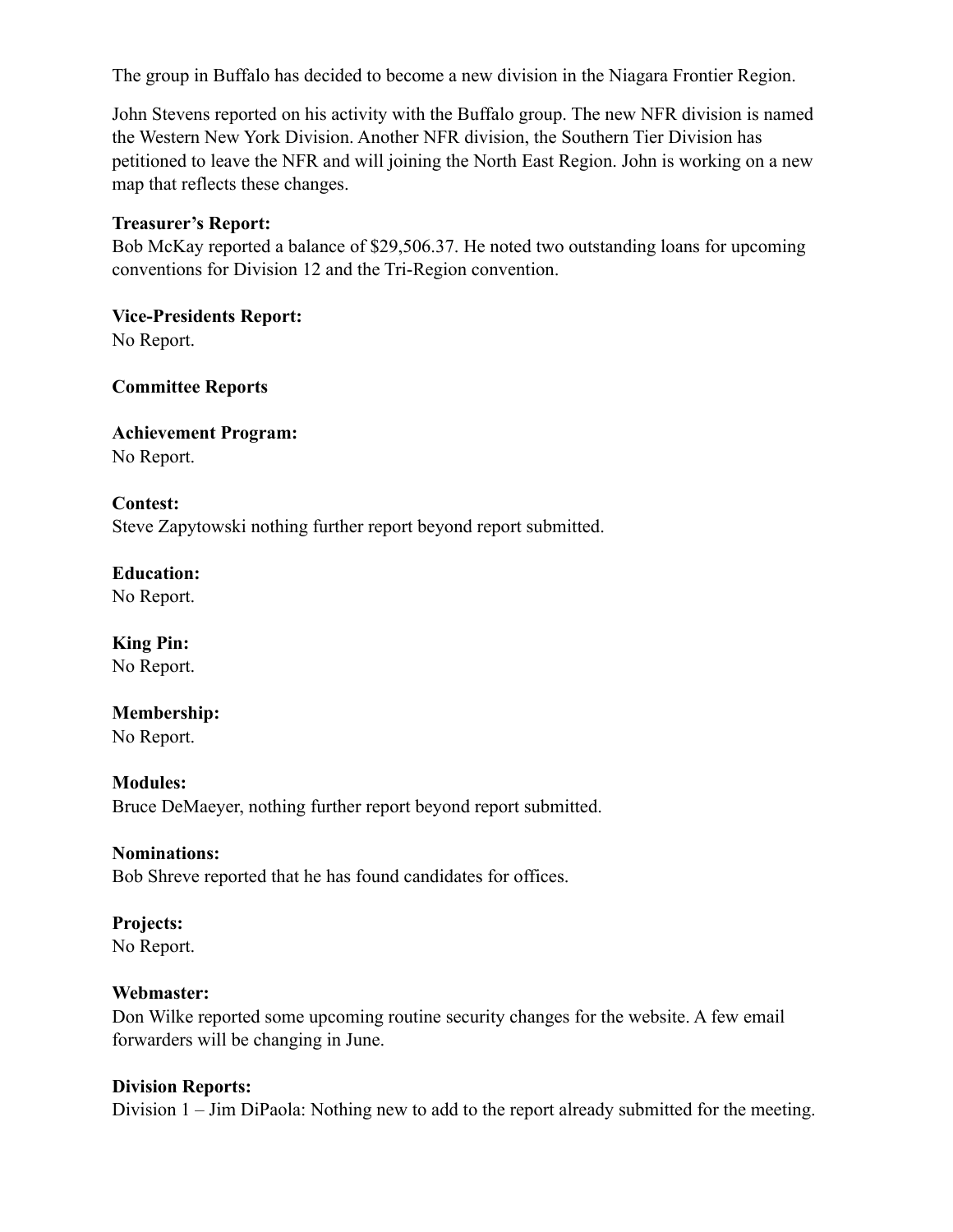Division 2 – Frank Bender: They have been utilizing virtual meetings for monthly meetings. Division 3 – Mark Stiver: They are also utilizing virtual meetings and a Facebook page. There are still V&O cars for sale. As of today the November show is still planned subject to change. Division 4 – Lee Sheffield: Virtual meetings don't seem viable given the large attendance (90 or more). The October show is still planned to occur subject to change.

Division 5 – Matt Kross: The Division held a "How to build a model" clinic at the Painesville, Ohio depot in November.

Division 6 – Matt Goodman: Membership is currently 170. They have been holding virtual contests and is planning a virtual June meeting. The October show is still tentatively planned. Division 7 – John Shields: They are planning virtual BOD and membership meetings. The October show is still tentatively planned.

Division 8 – Fred Soward: They have been holding virtual meetings and additional bring and brag meetings.

Division 9 – Robert Osburn: They held the first virtual meeting in May and plan to continue this for the foreseeable future. There is consideration of continuing this method as a supplement for members who are unable to attend in person.

Division 10 – Bob Belt: They are planning a virtual meeting for June.

Division 11 – Rich Kosakowski: They have begun in-person meetings again following statemandated guidelines for social distancing.

Division 12 – Brad White: Nothing new to add to the report already submitted for the meeting. The Fall Jamboree is still planned although in scaled-back form.

# **Discussion Topics**

Youth/At Risk Policy:

Lee Sheffield asked how the new policy affected division picnics with minors and how we follow the new policy. Bob Weinheimer advised Lee to contact Bob Amsler, NMRA Counsel, to get detailed guidance on this. Lee also asked for guidance about whether membership was required for parents of minors. Bob suggested he contact Bob Amsler, NMRA Counsel, to get detailed guidance on this also.

Gail Yarnell asked if answers to various questions could be distributed to everyone to avoid duplicating efforts and provide faster guidance. Bob Weinheimer suggested Lee Sheffield contact Bob Amsler, NMRA Counsel, and report back to Superintendents via email.

Robert Osburn asked if the NMRA affidavit now required has to be notarized. Bob Weinheimer responded that they must be notarized. The affidavit is required for persons other than parents to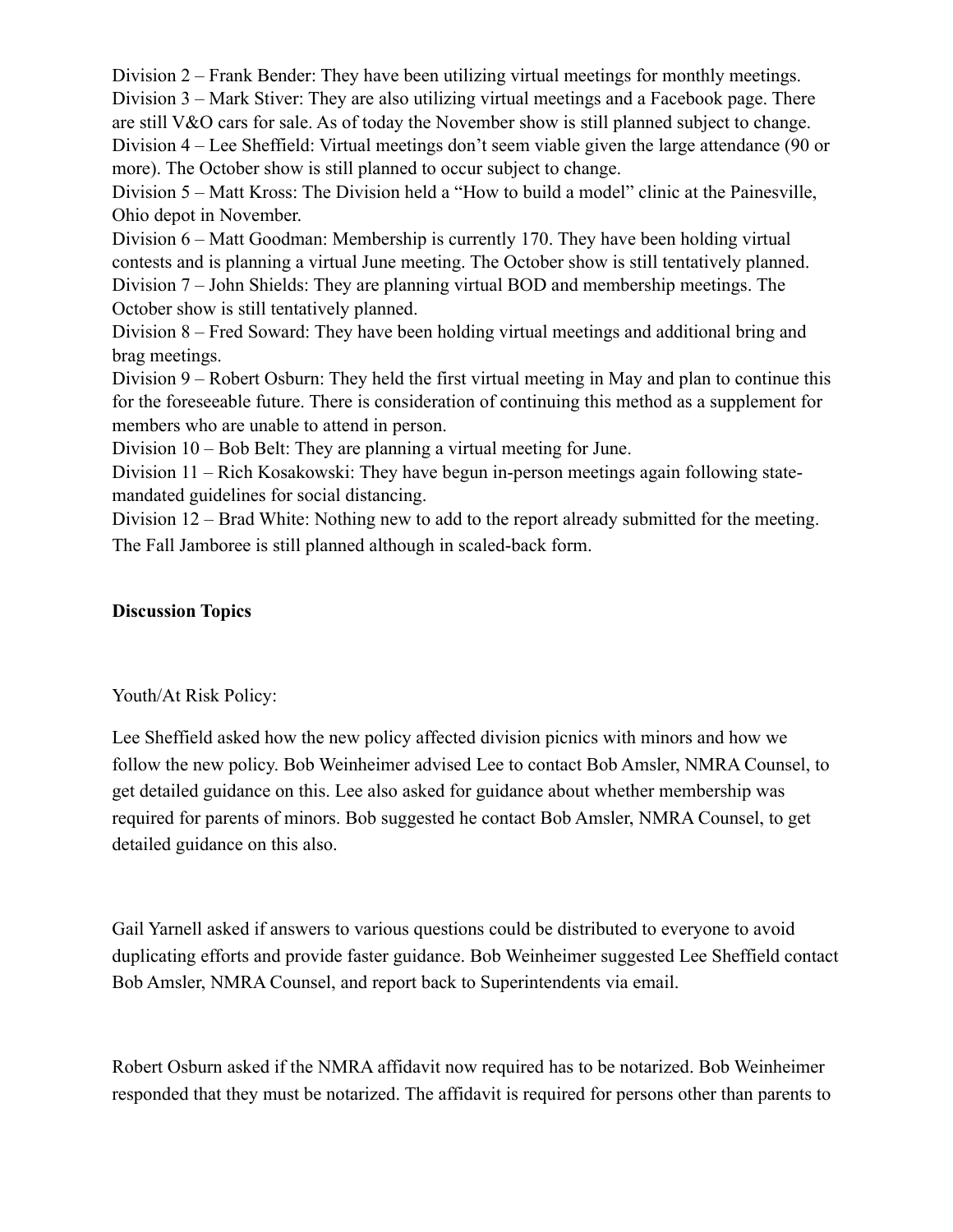bring minors to meetings. Robert suggested that we find a way to flag minor members to assure compliance. John Stevens mentioned that members may still require coverage in certain circumstances even though they are past the age of majority. Don Wilke suggested an archive or FAQ to provide future Superintendents guidance as well. Robert Osburn asked who is required to keep the affidavit and Bob thought it was the division. John Shields noted that persons aged 16-18, when minors typically can drive, present specific concerns since they can show up without parents.

The question of donations to BSA being publicized came up. Bob Weinheimer felt this was prohibited by NMRA policy. Bob suggested anyone with questions on this contact Bob Amsler, NMRA Counsel, to get detailed guidance on this. Gail Yarnell said she had received guidance from the NMRA President that any link was prohibited. John Stevens provided some suggestions to for individual members to continue assisting with activities but outside the official sponsorship of the NMRA or any NMRA Divisions.

John Shields noted that the new record keeping requirements would be burdensome for most divisions. The new policy relieves the NMRA from this requirement.

# Coping with COVID:

Fred Soward discussed virtual meetings that Division 8 began in April. They also have an additional meeting between regular meetings. A positive development has been members who are attending that hadn't been able to do so in person. They plan to augment in-person meetings with virtual in the future. Meetings and clinics are recorded. This allows members to access these at times other than when they are held.

Matt Goodman suggested we have a meeting for members interested in further details about holding virtual meetings. Jerry Doyle volunteered to facilitate a meeting in the week following this meeting. Bob Shreve asked about the issue of putting content on YouTube that was available to non-members. John Shields asked about divisions losing venues once the COVID-19 issues are over and internet access issues. He also brought up the issue of layout tours, which are a common feature of division meetings for most. Fred Soward mentioned that OPSIG does weekly meetings. Jerry Doyle mentioned that Division 9 had a virtual layout tour and a clinic as part of their virtual April meeting and that virtual meetings may allow more members to see layouts than before using virtual meetings. John Stevens mentioned his region was planning 50 virtual clinics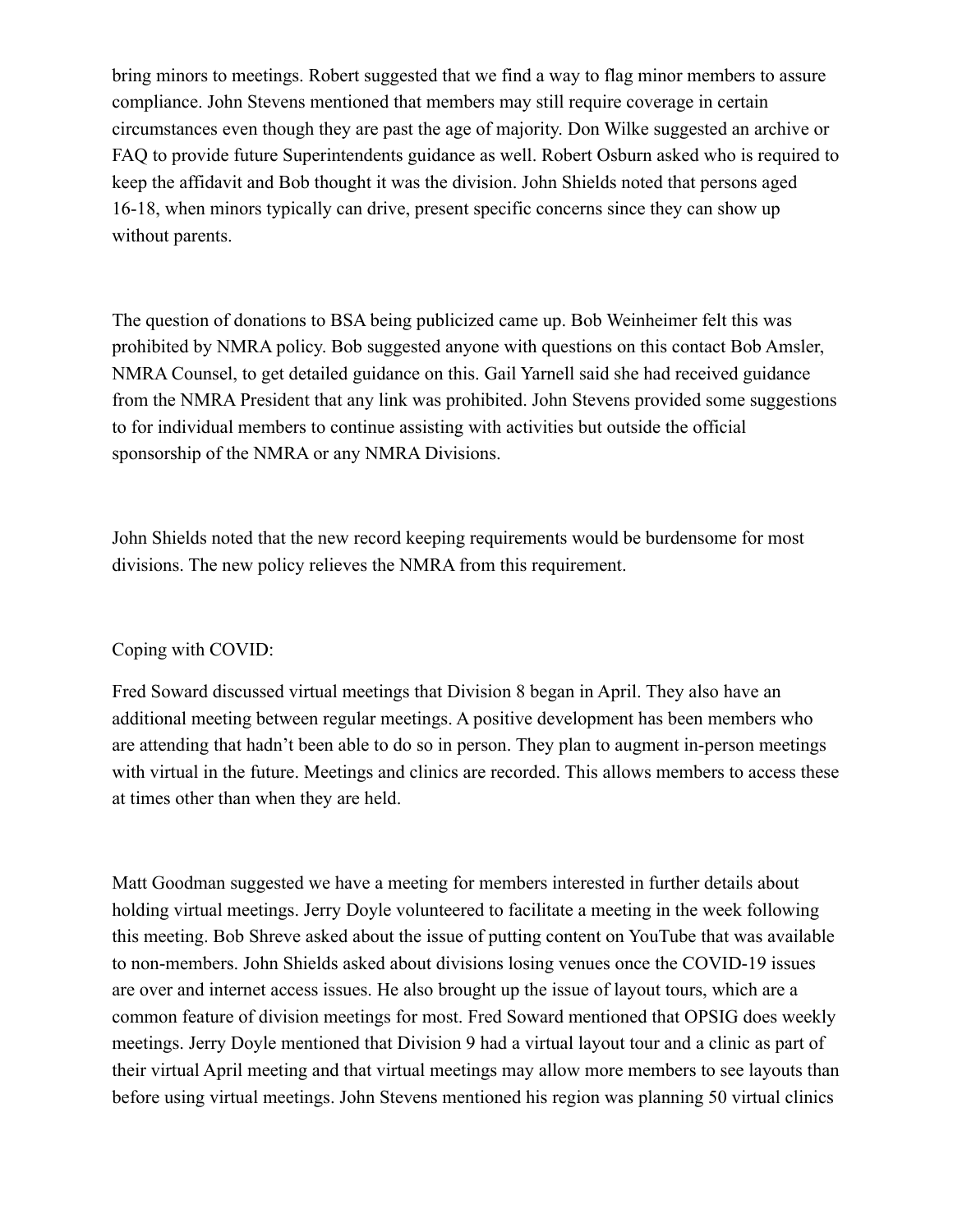and tours in November. Robert Osburn noted that everyone will have to be creative to deal with the current issues and their effects. Jerry Doyle mentioned that some members seem to get left out with the movement to technology and we need to find a way to address this.

Division 7 Program:

John Shields told attendees about an event that is still going forward in August. He provided a copy of the flyer and asked each division to include it in their newsletters.

**2020 Convention** – This convention was supposed to be occurring as this meeting is being held but was cancelled due to COVID-19. Frank Bender brought everyone up to date. There are no outstanding bills. The MCR 2023 convention will be held in Pittsburgh and they are looking for volunteers.

**2021 Convention** – Brad White mentioned an upcoming meeting to select a convention chair. The original convention artwork will be auctioned off as a fund raiser. Tours of WABTEC and Union Station are planned. They are working on finding a banquet speaker. The Northern Express will be held May 20-23, 2021

**2022 Joint MCR/NCR/MWR Convention –** Bruce DeMaeyer noted the potential conflict of a newly-located NMRA National convention in St. Louis that had originally been planned to be held in the United Kingdom but was cancelled. This may affect convention plans. No firm changes have been made. A planning meeting is planned in October.

**Nominating Process and Voting** – Bob Shreve brought up the need for more specific language regarding the nominating process in out bylaws. He discussed the timing issues of nominations and the Fall BOD meeting in the case where only one candidate has been nominated. Currently this process closes after the BOD meeting. Bob proposed changing the deadline to allow for an in-person vote at the Fall BOD meeting in the case where only one person has been nominated for each office. He also mentioned the need to update the bylaws to allow electronic voting. Currently a paper ballot is specifically named in the bylaws and requires a mail-in ballot only. Bob proposed a change that allows voting by means other than a mail-in ballot.

*Motion to consider changes made by Bob Belt and Mark Stiver seconded.*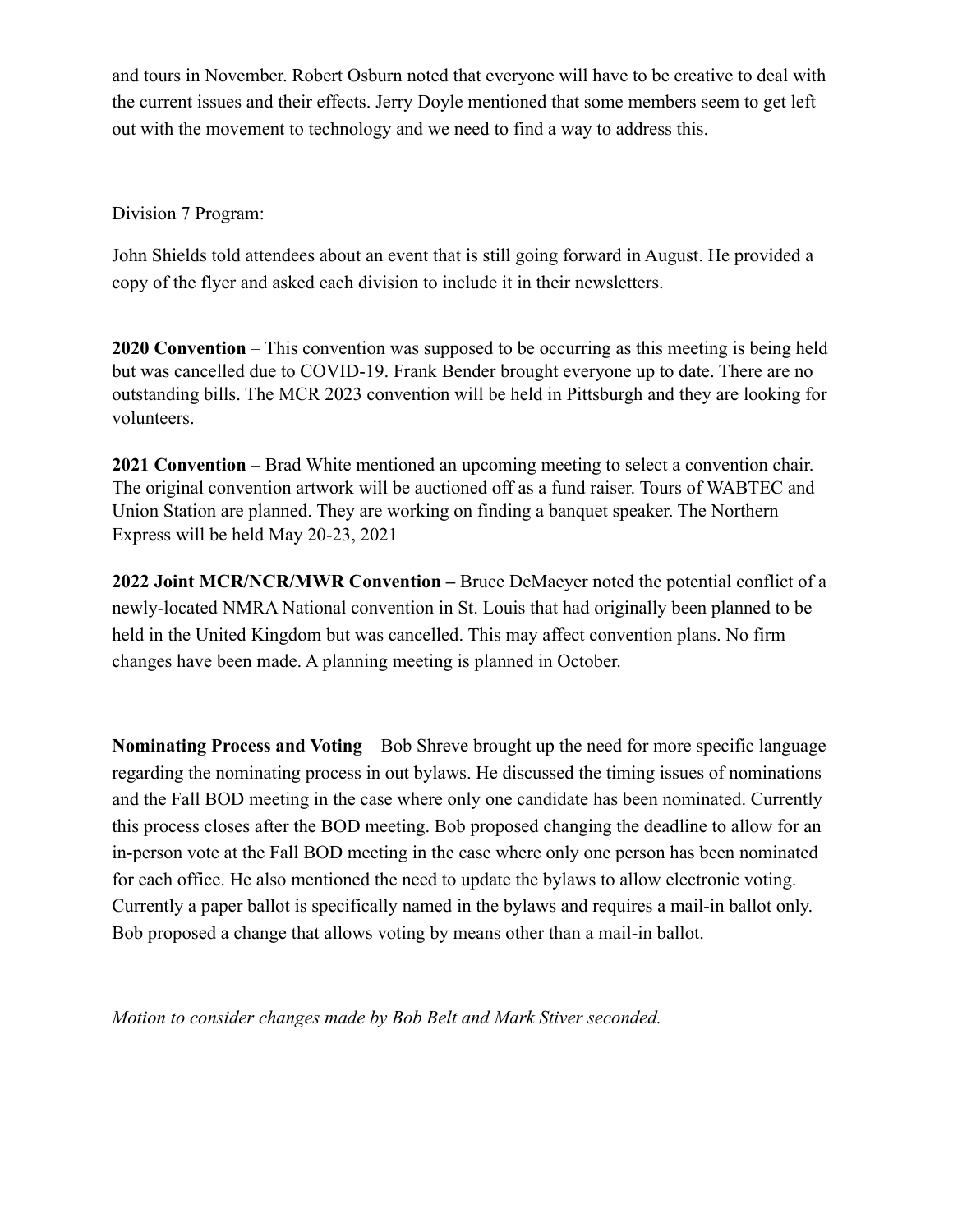Note: All changes proposed are in **ARTICLE X. NOMINATIONS, BALLOTS AND VOTING**  (proposed changes are in red)

#### **Change proposed for the timing of elections in case of all candidates unopposed:**

**Section 1.** The Region Nominating Committee for Region offices shall be composed of a Manager and at least two (2) other members, all of whom are appointed from different Divisions of the Region by the Mid Central Region President. No current Region officer may serve on this Committee, nor sit with it during its deliberations. The Region Nominating Committee shall report the Region nominations to the Region Secretary by the earlier of the date of the Fall Regional Board meeting or October 31. The Committee report shall then be distributed to the membership in the Fall *KingPin,* or by email, and said distribution shall invite nominations by petition, within the next 30 days. The Region Nominating Committee may use the petition process for their own nominations. The Committees shall obtain enough information for a short biographical sketch about each nominee containing his background, age, family, interests, model railroading experience, and qualifications. These sketches shall be included with the ballot mailing.

**Update**: The Region Nominating Committee for Region offices shall be composed of a Manager and at least two (2) other members, all of whom are appointed from different Divisions of the Region by the Mid Central Region President. No current Region officer may serve on this Committee, nor sit with it during its deliberations. The Region Nominating Committee shall report the committee's nominations to the Region Secretary at least 45 days prior to the Fall regional BOD meeting. The Committee report shall then be distributed to the membership via US Postal mail or via electronic means, and said distribution shall invite nominations by petition. The deadline for submission of nominations by petition shall be 30 days after the date of the distribution to the membership. The complete nomination process should be completed prior to the Fall regional BOD meeting. The Region Nominating Committee may use the petition process for their own nominations. The Committees shall obtain enough information for a short biographical sketch about each nominee containing his background, age, family, interests, model railroading experience, and qualifications. These sketches shall be included with the ballot mailing.

#### **Change proposed to allow alternate means for voting in any election:**

**Section 6.** Election for Mid Central Region officers and Division Superintendents shall be conducted by mail ballot. Other Division elective offices or issues may be included on the Division ballots. If after a diligent effort/search, only one candidate is nominated for any Region Officer position, the sole nominee may be elected by a motion to have an Election by Acclimation. In instances where the entire slate of candidates for Region or Division Officers are running unopposed, mailing of ballots will not be necessary if a motion to have an Election by Acclimation is proposed and passed.

**Updates**: Election for Mid Central Region officers and Division Superintendents shall be conducted by ballot distributed via US Postal mail, or conducted via electronic means. Other Division elective offices or issues may be included on the Division ballots. If after a diligent effort/search, only one candidate is nominated for any Region Officer position, the sole nominee may be elected by a motion to have an Election by Acclamation. In instances where the entire slate of candidates for Region or Division Office is running unopposed, distribution of ballots will not be necessary if a motion to have an Election by Acclamation is proposed and passed.

#### **Change proposed to allow distribution of election information using alternative means:**

**Section 10.** Ballots for Mid Central Region officers shall be included in the appropriate issue of the *KingPin* as required in Article VII, Section 2, above. Ballots for issues and Division officers requiring mail voting and sketches of nominees for office in both the Region and in the several Divisions shall be sent by mail either in the *KingPin* or Division Newsletter or by a separate letter not less than thirty (30) days (forty-five (45) days if mailing is by third class) before the latest date for return of the marked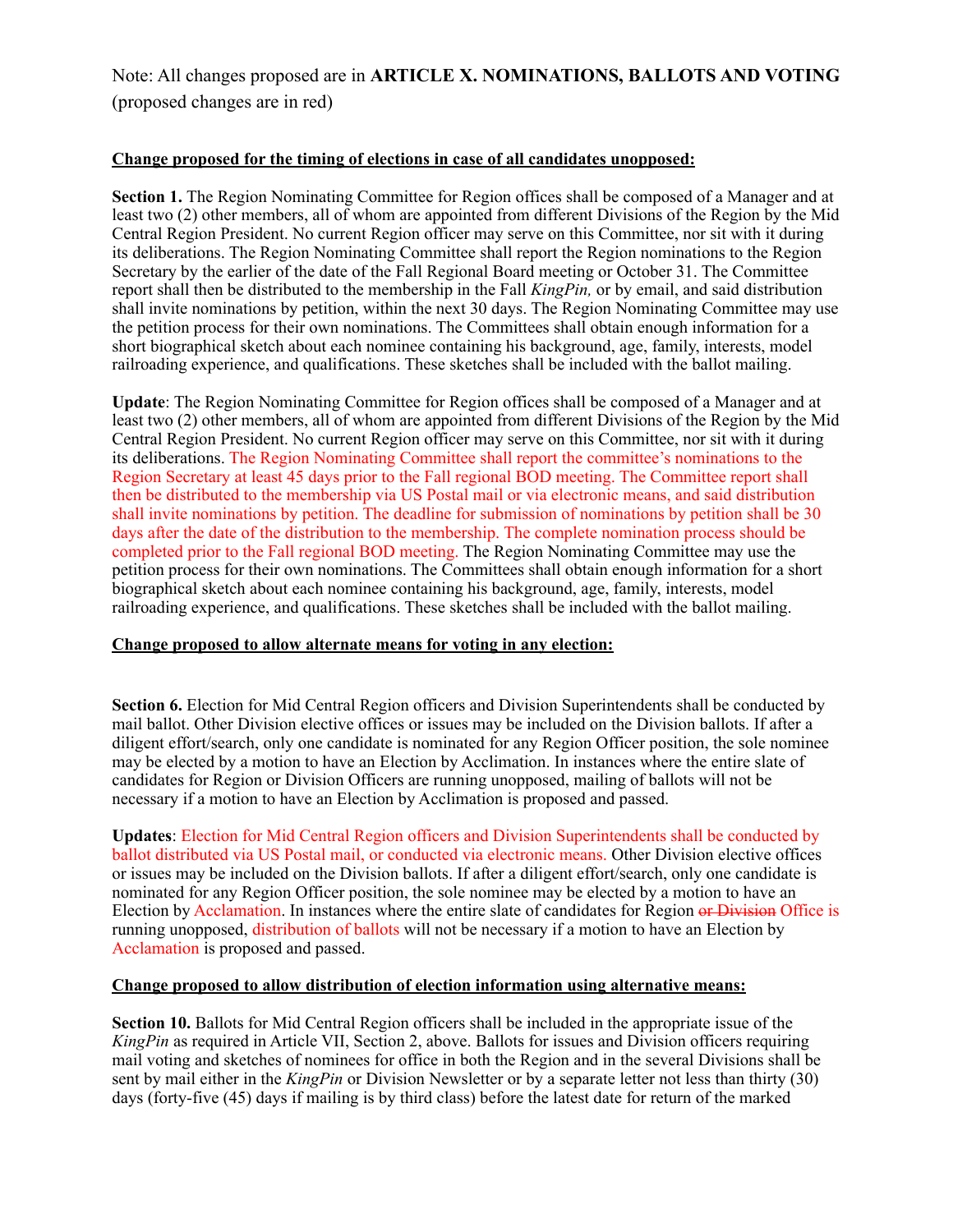ballots. Nominations by the Committee, by petition or both shall be indicated on the ballot. The name and address of the Teller and the latest date for return of marked ballots shall be clearly indicated. Nominees receiving the largest share of votes for each office and votes on issues shall be certified by the Teller to the Region Secretary not less than three (3) days before the installation meeting. The Teller shall give advance notice to the winners of their election at the earliest possible time to permit their preparation for assumption of the new duties and shall present the ballots and tabulation to the Audit Committee for review before public announcement of the results. Region Officers and Directors elect shall be invited to participate in the Board of Director meeting discussions.

**Update**: Ballots for Mid Central Region officers shall be included in the appropriate issue of the *KingPin*  as required in Article VII, Section 2, above. Ballots for issues and Division officers requiring mail voting and sketches of nominees for office in both the Region and in the several Divisions shall be sent by mail either in the *KingPin* or Division Newsletter or by a separate letter not less than thirty (30) days (fortyfive (45) days if mailing is by third class) before the latest date for return of the marked ballots. Nominations by the Committee, by petition or both shall be indicated on the ballot. The name and address of the Teller and the latest date for return of marked ballots shall be clearly indicated. If conducting an election via electronic means, the sketches of officer nominees, voting deadline, and means of submitting ballots shall be included with the electronic election notification. Nominees receiving the largest share of votes for each office and votes on issues shall be certified by the Teller to the Region Secretary not less than three (3) days before the installation meeting. The Teller shall give advance notice to the winners of their election at the earliest possible time to permit their preparation for assumption of the new duties and shall present the ballots and tabulation to the Audit Committee for review before public announcement of the results. Region Officers and Directors elect shall be invited to participate in the Board of Director meeting discussions.

*The motion passed unanimously.* 

#### **Old Business**

Long Range Plan – At the Salt Lake City board meeting Jack Hamilton MMR was charged with updating the NMRA's long range plan. He asked for the Region presidents or their designees to be on the committee, I designated Dick Briggs MMR as the MCR member. The draft plan was reported to the board in early March at its Atlanta meeting where it was favorably received. It still needs some work and the idea was to adopt it at the St. Louis board meeting. The plan calls for a significant emphasis on the Regions and Divisions to make things happen. The plan was to introduce it to Region presidents at a weekend program in Atlanta in June but that was scrubbed by COVID before it could even be announced. The current thought is to have a series of video meetings. The plan also includes a considerable Education portion with the need for a much stronger Education Committee on the Region and even Division level that we have traditionally had.

Steve Zapytowski volunteered to participate in the education efforts. Bob Weinheimer recognized Tom Miller for taking this newly-planned educational initiative on.

**2023 Convention** – Division 2 has offered to host the 2023 convention in Pittsburgh. The cancellation of the 2020 convention due to COVID-19 created this opportunity. Bob Weinheimer asked for BOD approval of this plan.